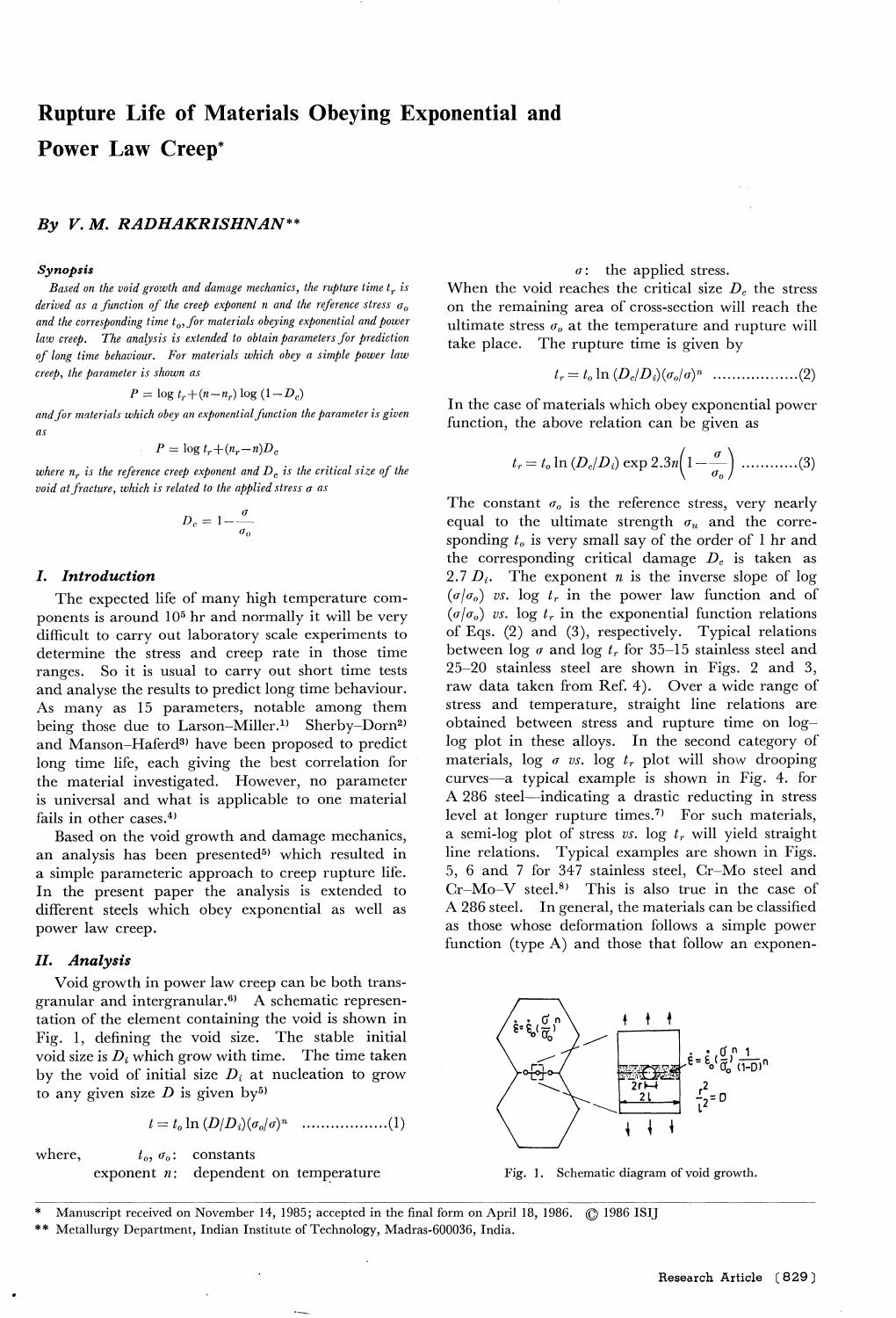

Fig. 2. Stress-rupture relation for  $35-15$  stainless steel. Note the lines are parallel to each other.

500

 $10C$ 

10

 $10<sup>0</sup>$ 

 $STRESS, G, MP<sub>0</sub>$ 

Fig. 3. Stress-rupture relation for 25-20 stainless steel.

 $\frac{1}{10^2}$ 

 $\overline{10}$ 

 $\frac{10^2}{RUPTURE}$ 



Fig. 4. Stress-rupture relation for A 286 steel. Note the curves are drooping. The dotted lines are predicted values based on parameter.



Fig. 5. Stress-rupture relation for 347 stainless steel on semi-log plot.



RUPTURE TIME,  $t_f$  (hr)

 $10<sup>4</sup>$ 

25-20SS

 $T \circ_C$ 

537

593

649

704

760

815

871

982

10

TIME,

้<sub>โr</sub>, (hr)

 $\mathbf{r}$ 

 $11-7$ 

 $9 - 8$ 

 $8 - 4$ 

 $6 - 6$ 

 $4 - 8$ 

 $3 - 8$ 

 $10<sup>4</sup>$ 

Fig. 6. Stress-rupture relation for Cr-Mo steel on semi-log plot.

Fig. 7. Stress–rupture relation for Cr–Mo–V stee on semi-log plot.

 $\frac{1}{10}$ 5

10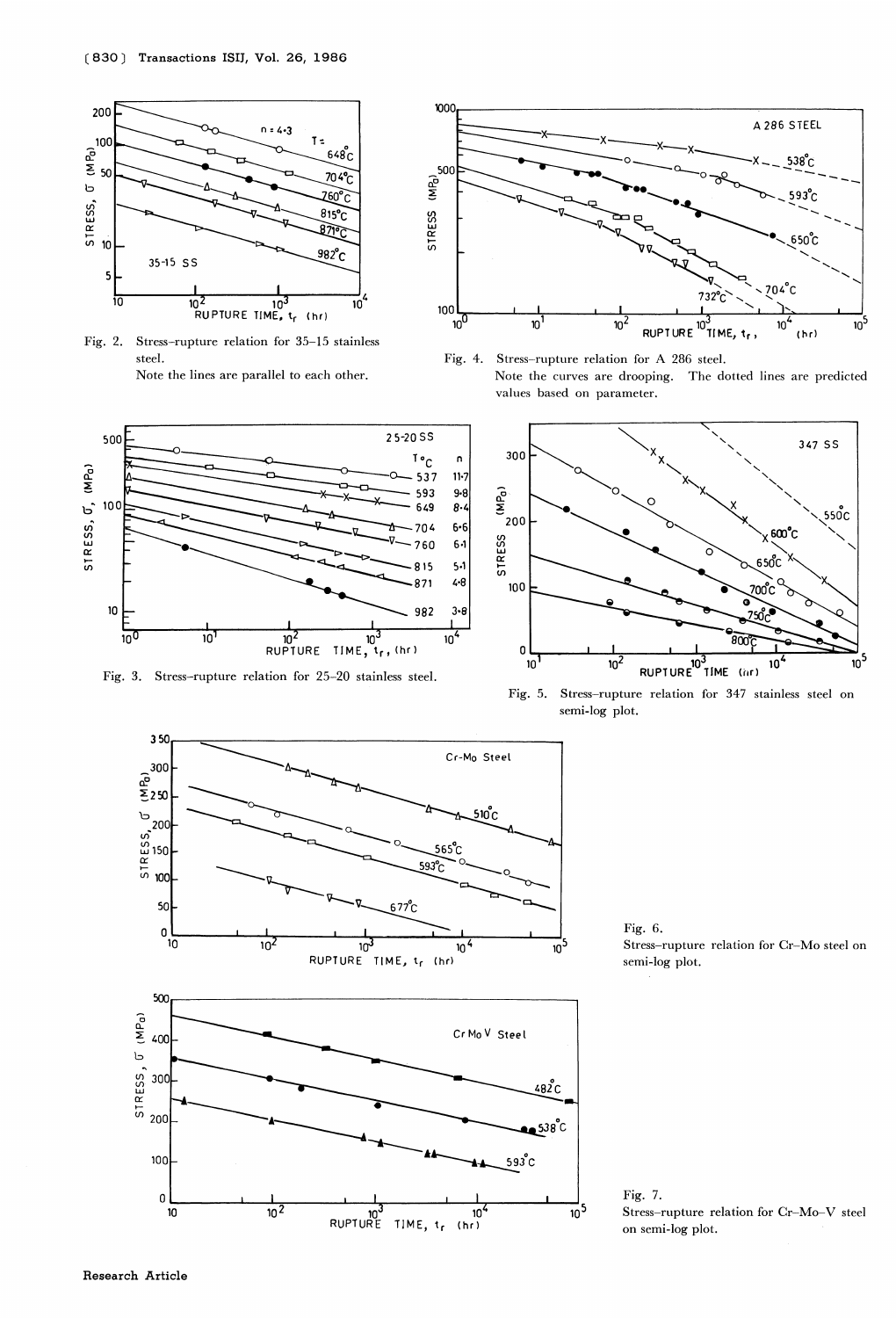tial function (type B).

## III. Parameter Development

Schematic representations of normalized stress  $(\sigma/\sigma_o)$  and the rupture time  $t_r$  of the two types of materials are shown in Fig. 8. Since the stress is normalised by the reference stress  $\sigma$ <sub>o</sub> which is taken as the fracture stress at rupture time  $t_r=t_o$ , all the lines start from the same point where  $D_e=2.7 D_i$ . However, this value of  $D_c$  at  $t_o$  and  $\sigma_o$  will be very small compared to the critical sizes at other stress levels. It is assumed that as the void grows the net section stress gets increased and when it reaches the ultimate strength  $\sigma_u (= \sigma_o)$  failure of the material takes place.<sup>5)</sup> So we have

Q D~ =1- ............................(4) 6p

Or at a given  $\sigma/\sigma_{\theta}$  ratio, the same critical damage results. So, for a given critical damage  $D<sub>e</sub>$  we can write from Eqs. (2) and (3)

$$
t_{r1}(\sigma_1/\sigma_{o1})^{n_1} = t_{r2}(\sigma_2/\sigma_{o2})^{n_2} \dots \dots \dots \dots \dots \dots (5)
$$

in the first case and

$$
t_{r1} \exp 2.3n_1 \left(1 - \frac{\sigma_1}{\sigma_{o1}}\right) = t_{r2} \exp 2.3n_2 \left(1 - \frac{\sigma_2}{\sigma_{o2}}\right)
$$

in the second case. Using Eq.  $(4)$  in Eqs.  $(5)$  and  $(6)$ we get the parameters in the two cases as

$$
P = \log t_r + (n - n_r) \log (1 - D_c) \dots \dots \dots \dots \dots (7)
$$

for materials of type A and

P = log tr+(n,.-n)Dc .....................(8)

for materials of type B.  $n_r$  is the inverse slope of any



Fig. 8. Schematic representation of normalized stress and rupture time for the two types of materials.

reference line on the normalized stress vs. rupture time plot. On this reference line the data points of  $\sigma$ - $t_r$  relation at other temperatures will be transferred. The exponent *n* will be intercept on the  $\log t_r$  scale and will give the time if  $t_0$  is taken as 1 hr and  $\sigma_0$  as the rupture stress corresponding to 1 hr rupture time.

# Iv. Parameter Application

Materials 35-15 stainless steel and 25-20 stainless steel obey the power law creep and hence the parameter given in Eq. (7) can be applied. Figure 9 shows the parametric correlations of the two materials. In both the cases  $t<sub>o</sub>$  is taken as 1 h and the corresponding stress (by extrapolation) is taken as the reference stress  $\sigma_{\theta}$ . In the case of 35-15 stainless steel, the log  $\sigma$ -long  $t_r$  lines are parallel to each other with a slope  $n=4.3$ . In such a case mere normalization of the stress by  $\sigma_0$  will give the Master Curve. In the case of 25-20 SS, the line corresponding to 871 °C temperature with  $n_r=4.8$  has been taken as the reference line and all other data points have been transferred on to the Master Curve by using Eq. (7). The correlation obtained is very good and there is no systematic error.

Figure 10 shows the semi-log plot of  $\sigma/\sigma_0$  vs. log  $t_r$ based on the data in Fig. 4 for A 286 steel and Fig.



Fig. 9. Normalised stress vs, the parameter for 35-15 stainless steel and 25-20 stainless steel.



Fig. 10. Normalized stress vs. the rupture time for A 286 steel on semi-log plot.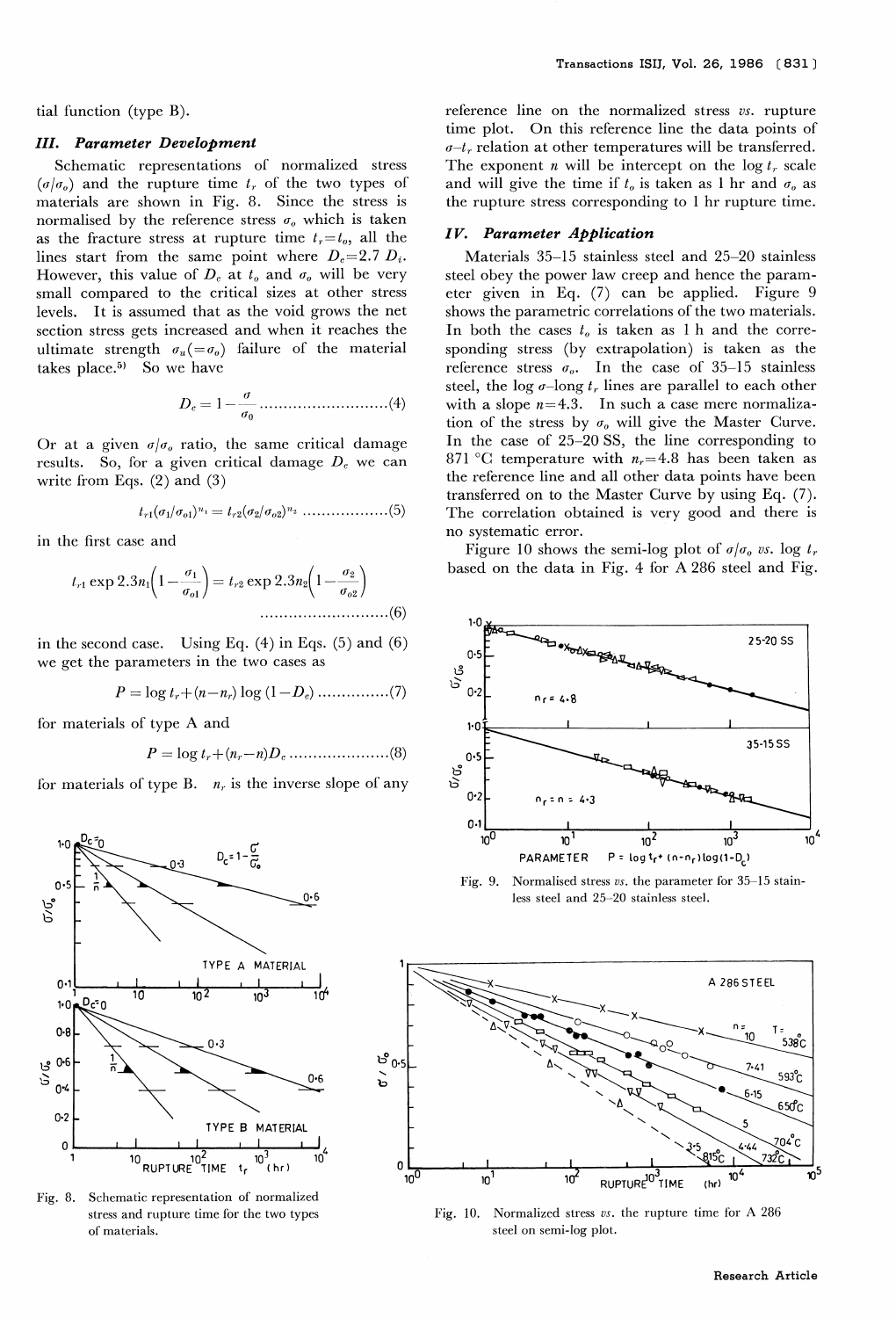

11 gives the parametric correlation. So also, Figs. 12 and 13 show the parametric correlations for 347 type stainless steel and Cr-Mo-V steels. The reference  $n_r$  values are indicated in the figures. Since these four materials follow exponential function for their deformation rate, Eq. (8) will be applicable in these cases. Here again, one can see very good correlations without any scatter.

The reference  $n_r$  can be any value. It can also be chosen arbitrarily, say, as  $n_r=5$  and the other data points can be transferred on to this line. The relation between the exponent  $n$  and temperature must be known for the effective application of the present parameter.

#### V. Discussion

The exponent  $n$  in both the types of materials decreases with increasing temperature. This is the creep exponent which governs the deformation rate  $\dot{\epsilon}$ . In the case of simple power law creep, (type A materials), the exponent can be given as

$$
\frac{\partial \log \dot{\varepsilon}}{\partial \log \sigma} = n = \frac{A}{kT} \quad \dots \dots \dots \dots \dots \dots \dots \dots (9)
$$

where, A: a constant dependent on temperature. In the case of type B materials, the creep rate can be given by the exponential function in the form

$$
\dot{\varepsilon} = \dot{\varepsilon}_o \exp{-\frac{(Q - A^* b \sigma)}{kT}} \quad \dots \dots \dots \dots \dots (10)
$$

where,  $\dot{\epsilon}_0$ : a constant

 $Q$ : the activation energy<br> $A^*$ : the activation area

the activation area

 $b$ : the Burgers Vector

 $kT$ : its usual meaning.

Activation area  $A^*$  is the area swept by the dislocation segment of length  $\lambda$  between two pinning points like precipitates. It is dependent on temperature-increases with increasing temperature. Now taking the activation energy Q in the form  $Q = A^*b\sigma_0$  we can rewrite the relation (10) in the form

A\*boo &o exp - k T =~oexp-n 1- C 1-- 6 o Qo (11)

Fig. 11. Normalized stress vs. the parameter for A 286 steel.



Fig. 12. Normalized stress  $vs.$  the parameter for 347 stain less steel.

with the value of  $n=A*b\sigma_0/kT$ . The exponent n which is the slope of log  $\epsilon$  vs. ( $\sigma/\sigma_o$ ) depends on the temperature through the quantities  $A^*$ ,  $\sigma_o$  and T in the above equation. The reference stress  $\sigma_o(\sim \sigma_u)$ decreases with increasing temperature whereas, the activation area A\* will increase with temperature. The exact nature of dependence of  $n$  on temperature will depend on the alloy. A semi-log plot of log  $n$ vs.  $1/T$  for the materials investigated is shown in Fig. 14. A straight line relation is obtained according to

$$
\log n = \frac{A_1}{T} + \log n_o
$$

or

 n = n Q,1 o exp R T .....................(12)

where,  $n_0$ : the intercept

 $Q_1/R$ : the slope of the lines.

The values of these constants are given in Table 1 for the materials analysed. Once the relation between  $n$  and  $T$  has been established, the value of the exponent can be fixed up for the operating temperature of the component. Using this value of  $n$  in the parametric relation the allowable stress  $(\sigma/\sigma_o)$  can be computed. Another way of approaching the problem is like this. *n* is the intercept on the log  $t_r$  axis of the stress–reupture life plot, if  $\log t_0$  is taken as zero or  $t_0=1$  hr. So the value of n on the X-axis against